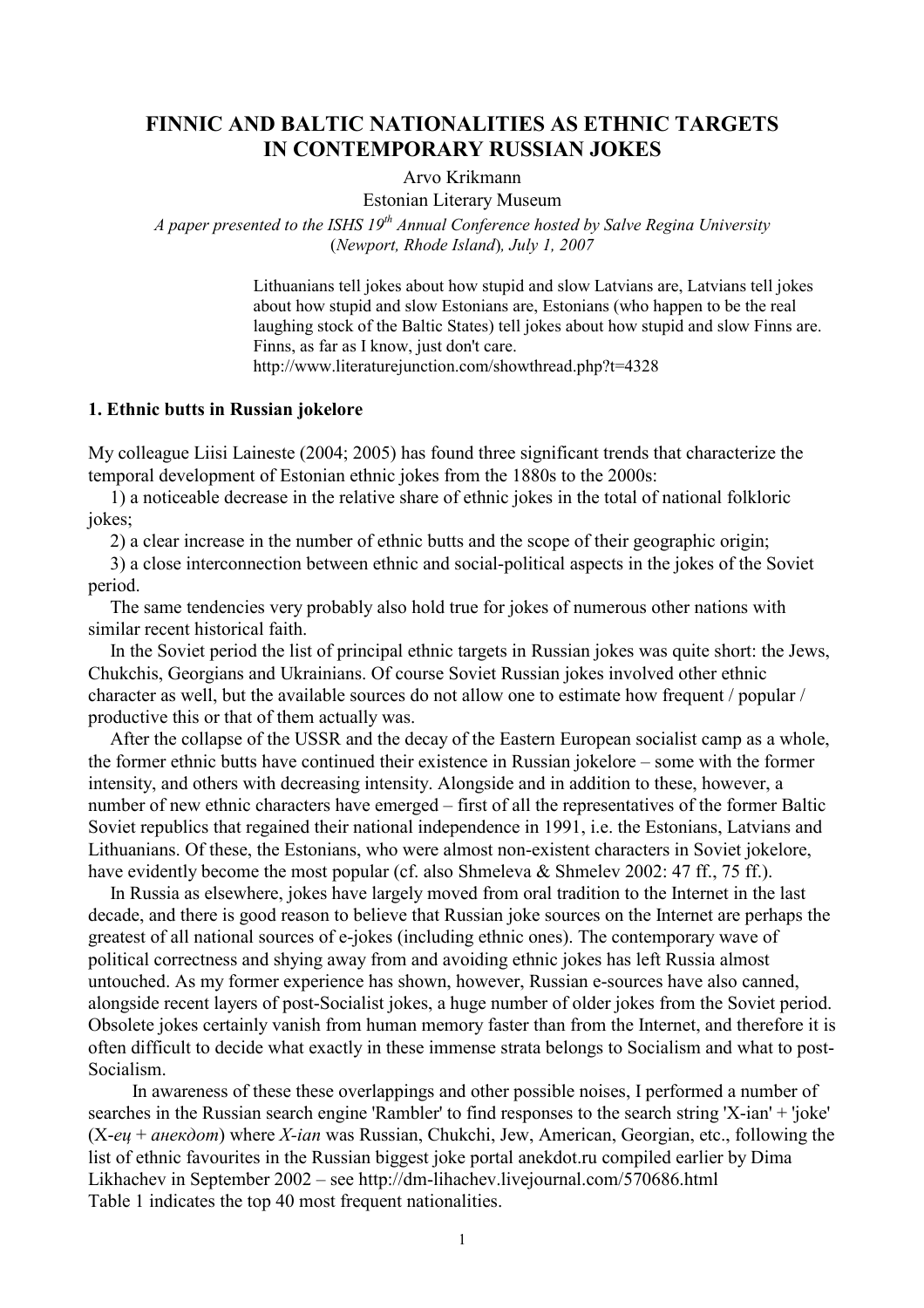Table 1

| 1.  | Russian         | 42753 | 21. | Tatar               | 905 |
|-----|-----------------|-------|-----|---------------------|-----|
| 2.  | Chukchi         | 14981 | 22. | Greek               | 810 |
| 3.  | Jewish          | 13369 | 23. | Turk                | 795 |
| 4.  | American        | 7337  | 24. | <b>Byelorussian</b> | 610 |
| 5.  | Georgian        | 6642  | 25. | Kazakh              | 605 |
| 6.  | German          | 4639  | 26. | Azeri               | 592 |
| 7.  | English         | 4280  | 27. | Spanish             | 571 |
| 8.  | <b>ESTONIAN</b> | 3800  | 28. | <b>LATVIAN</b>      | 543 |
| 9.  | Chinese         | 3787  | 29. | "PRIBALT"           | 521 |
| 10. | French          | 3207  | 30. | Chechen             | 504 |
| 11. | Ukrainian       | 2891  | 31. | Korean              | 475 |
| 12. | Japanese        | 2868  | 32. | <b>Uzbek</b>        | 462 |
| 13. | Armenian        | 2594  | 33. | Dutchman            | 442 |
| 14. | Pole            | 1959  | 34. | <b>Bulgarian</b>    | 317 |
| 15. | Italian         | 1205  | 35. | Khant               | 307 |
| 16. | Arabian         | 1137  | 36. | Persian             | 298 |
| 17. | Gypsy           | 1075  | 37. | <b>LITHUANIAN</b>   | 286 |
| 18. | <b>FINNISH</b>  | 1059  | 38. | Komi                | 275 |
| 19. | Czech           | 918   | 39. | Vietnamese          | 268 |
| 20. | Moldavian       | 906   | 40. | Eskimo              | 265 |

The twelve best positions are held by

1) Russians themselves (presumably including 'Russians in anecdotes', as well as 'Russian anecdotes');

2) old favourites from the Soviet times (Chukchi, Jew, Georgian, Ukrainian);

3) representatives of the biggest Western and Eastern nationalities (American, English, French; Chinese, Japanese), perhaps at the expense of a certain amount of translated texts of these nationalities again;

4) Estonian, the successful newcomer.

Perhaps the multitude and rank order of Russian contemporary ethnic butts as a whole reflects nearly the same process of widening as we saw in Laineste's "Estonian case". Anyhow, the rise of Estonians to the top ten has been notably sudden and sharp.

### 2. Our "Pribaltic"-Finnic sample and some specific features of Internet jokes

In creating my sample of Russian Internet jokes, I tried to be painfully objective towards the four target nationalities – Finns, Estonians, Latvians, Lithuanians (and "Pribalts", which is a fuzzy common denominator for native inhabitants of the three former Baltic Soviet republics in Russian language and jokelore). I started from the above-mentioned searches in Rambler, got a preliminary draft of texts and addresses, compiled a preliminary list of "plot units" (technically: tables) where the texts belonging to one and the same narrative of formulaic plot were brought together (technically: as rows of one and the same table), and made a number of additional spontaneous searches based on various criteria, in order to find representatives of possible new, hitherto unregistered plot units. When the searches seemed to become practically inconclusive, the resulting list of 582 plots was considered final.

The next logical step was then to try to estimate the "total power" (familiarity / productivity / frequency) of each joke as a plot unit. The only available parameter for that was, in my case, the sum of frequencies / occurrences of any textual variant throughout all plot units. I found the sums (including those of texts occurring in so-called "very similar sites", but registering the numbers of sites, not separate documents), but the results turned out to be devastatingly uninterpretable.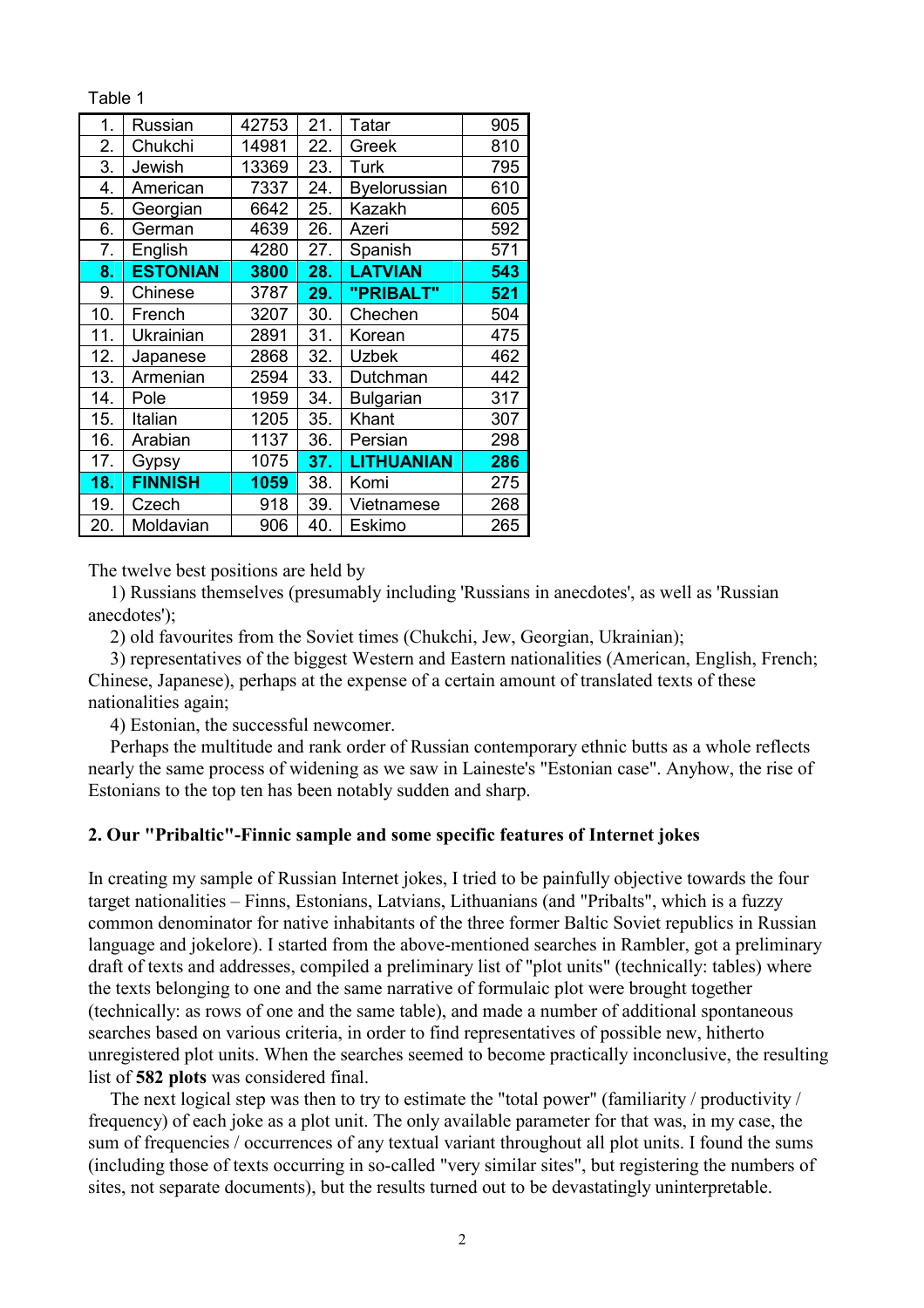Internet joke sources may be divided into four main categories based on their context-free / contextbound and/or static / dynamic nature:

1. Static context-free sources, i.e. sites containing lists of contextless joke texts created by private individuals or organisations, mainly through the copying of texts from other previously created joke sites, digitalised publications or other sources. Once created, such static joke collections change little or not at all.

2. Static context-bound sources, i.e. jokes "told" in the context of various larger texts, like newspaper articles, stories, tales, novels etc. published on the Internet.

3. Dynamic context-free sources, i.e. various "joke departments", "joke books", etc. hosted by various portals, digital newspapers and magazines, that encourage users to add their jokes to their collection, permit one to read them and request that one rate the latest jokes that have been submitted. Such sites also often create and manage their own joke archives, the chronology of which occasionally spans several years. The expansion of these sites depends on texts copied from elsewhere and on those reproduced from memory.

4. Dynamic context-bound sources, i.e. various chat rooms and mailing lists where live communication takes place, during which jokes are also told, and witticisms are recounted or referred to. In contextual e-humour sources, jokes copied from elsewhere are logically ruled out, and are also actually very rare.

This categorisation also broadly reflects the folkloric value of Internet jokes as texts and "types" (i.e. plot-level units). Copies are certainly of lower value than texts reproduced from memory, although on the whole and in a statistical sense, the intensity of the copying of texts (frequency, the number of copies that have been made) is certainly one parameter of the value attached to a joke, and should not be ignored. Furthermore, the value of copies depends on whether someone has selected and copied from a broader collection individual joke texts that in his/her opinion are "good", or copied whole lists of texts that belonged to the topic he/she was interested in, or copied practically everything he/she found with the purpose of cumulating some "integrative" personal archive or an institutional database of jokes. Very frequently joke duplicates emerge simply due to "extra-humorous" reasons, for instance creating mirror pages or other permanent connections between different sites and portals.

By and large, though, Russian, Estonian and other joke sources on the Internet leave the impression of a huge pile of lifeless, mechanical copies.

Table 2 provides some general parameters of my joke sample at the plot and text level. (Abbreviations here and henceforth:  $EST = Estonian$ ;  $FIN = Finn$ ;  $LAT = Latvian$ ;  $LIT =$ Lithuanian, BAL = "Pribalt")

| able |  |
|------|--|
|------|--|

|            | $P($ lots $)$ | T(exts) | T/P  |
|------------|---------------|---------|------|
| <b>EST</b> | 356           | 34,757  | 97.5 |
| <b>FIN</b> | 265           | 8577    | 32.4 |
| LAT        | 87            | 5269    | 60.6 |
| LIT        | 32            | 1595    | 43.8 |
| <b>BAL</b> | 28            | 1444    | 51.6 |
| Σ          |               | 51,642  |      |

The only significant information that I can read out of these statistics is the somewhat reduced status of FIN on the textual level. On the synchronic level it is quite difficult to find a good reason why the Finn as an ethnic target should produce less repetitions than plots. The reason most likely lies in diachrony, i.e. the fact that the Finn began his career in Russian jokelore much earlier than the other three nations, but has in recent decades surrendered much of his former relevance to the new "Pribaltic" competitors.

The distribution of the "power ranks" of the specimens of

many natural populations tends to follow Zipf's law: a great deal of small (rare, weak, poor, …) items, a very small number of big (frequent, strong, rich, …) items, and a medium amount of middle-sized ones. The distribution of the ranks of textual productivity of plot items in our Russian joke sample remains nearly Zipfian too, but is remarkably flat (see Graph 1c) – the speed of decay of y-frequencies through the 50 lowest x-ranks is, for example, more than ten times slower than in the source material of Estonian riddles (Graph 1b), and about a hundred times slower than in Estonian proverbs (Graph 1a). The presence of a cloud of unique, improvisatory, challenging "trial"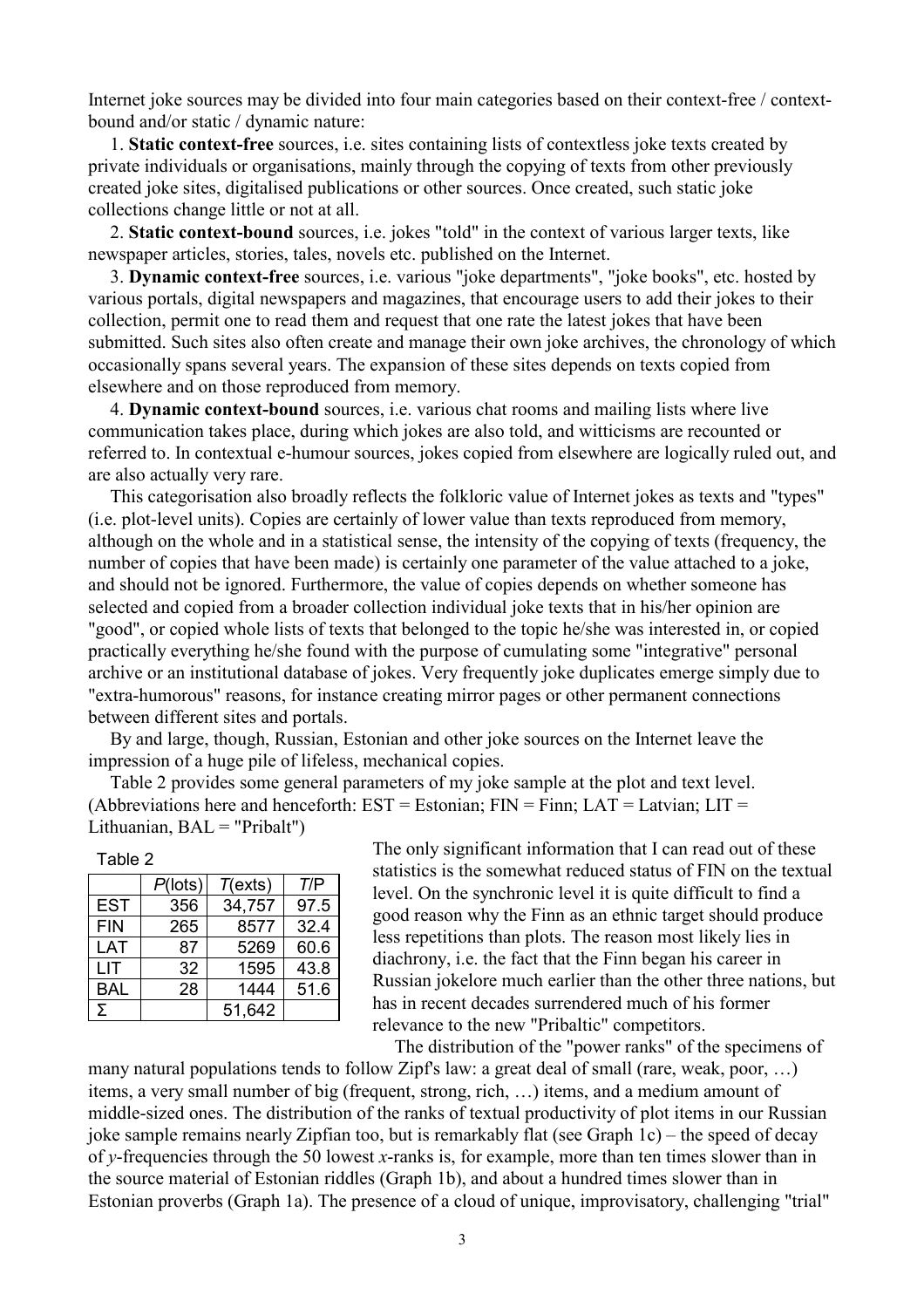plots is a reliable indicator of the vitality of a folklore genre, like any other natural population. Data concerning minor Estonian genres are based on corpuses of authentic records, from which duplicates and other falsified texts were preliminarily filtered. Seen from this perspective, Internet joke sources begin to look paradoxical: very extensive in their overall physical extent, but with quite a limited "actual core", and, despite the above-mentiond concessions, it continues to seem necessary to separate cases of real "retelling" (why not via keyboard) from cases of "simply distributed" jokes. Considering the specificity of web sources, however, the task is difficult to perform.



### 3. Synonymity of target nationalities

Victor Raskin (1985) has claimed that it is impossible to transform a non-ethnic joke into an ethnic one by simply changing the "name labels" of some characters and adding some linguistic or other ethnic colouring. On the other hand, folk narrative plots reveal a great variability in terms of characters, including the TARGET level constituents of jokes (cf. Attardo & Raskin 1991). For example, there is the following item in our Russian Internet material:

• A Latvian is blowing bubble gum bubbles in a café, and trying to mock an Estonian: Do you eat the entire loaf of bread? – Yes, of course. – Well, we gather the crust in a container, make muslix out of it and sell it to Estonia. The Latvian continues: Do you eat your bread with jam? – Yes, of course. – Well, we in Latvia use only fresh fruit, but we gather the seeds, skins and other rejects in a container, make jam out of it and sell it to Estonia.

The Estonian loses his patience: What do you do with your condoms after you've used them? – We throw them away, of course. – Well, we gather them in containers, make bubble gum out of them and then sell it to Latvia.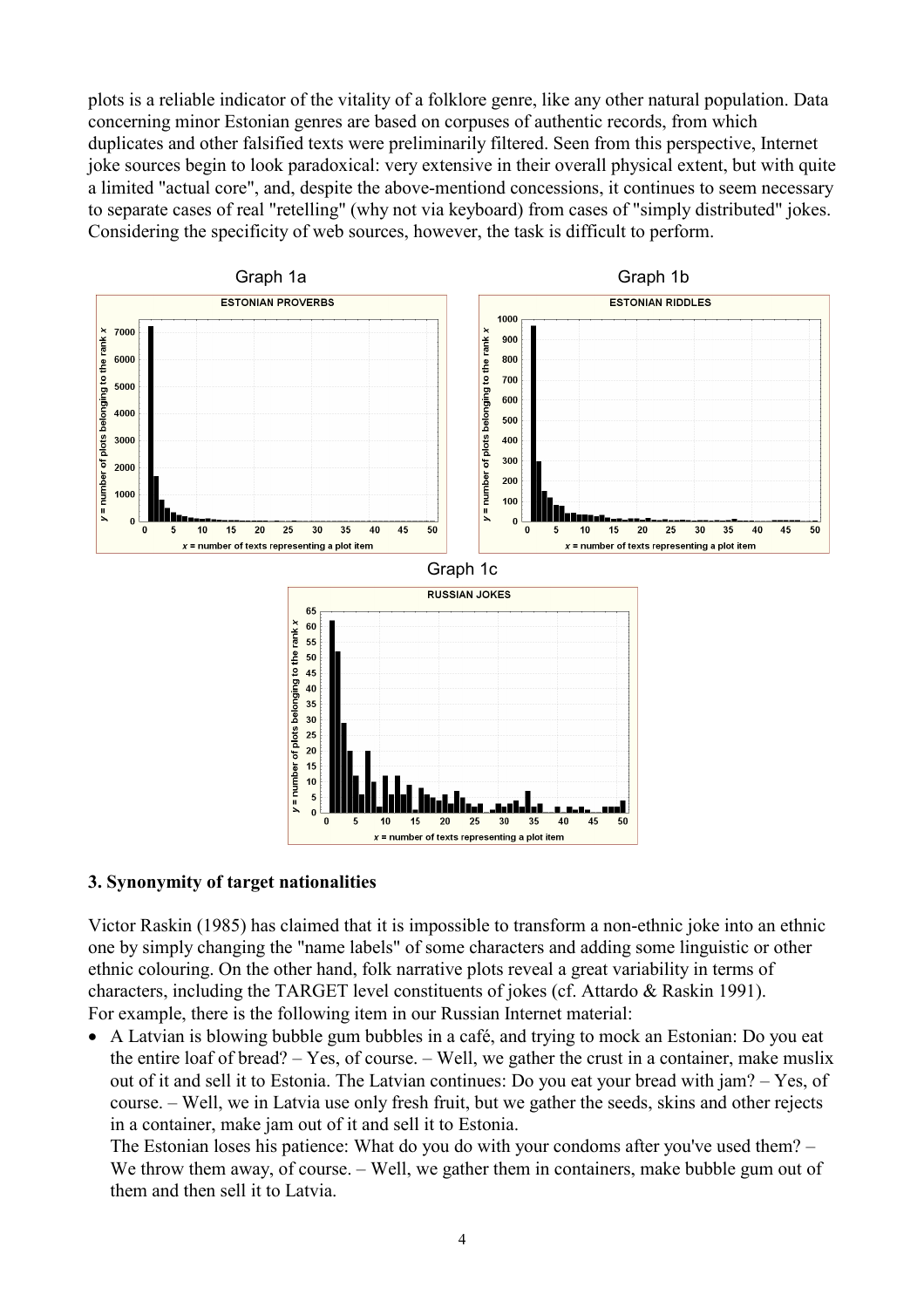An alternative pair of characters in Russian jokes can be the Finn (+) and the Swede (–). In Russia the joke is evidently a recent loan. In any case, Google indicates occurrences of the same plot with dozens of other combinations of peoples, e.g. the Canadian and the American, the American and the Canadian, the Filipino and the American, the Irishman and the American, the Frenchman and the American, the American and the Frenchman, the Greek and the American, the Indian and the American, the Thai and the American, the Asian and the American, the Kenyan and the American, the Mauritian and the American, the South African and the American, Nelson Mandela and George Bush, the Australian and the American, the Irishman and the Englishman, the Frenchman and the German, the Croatian and the Serb, the Lebanese and the Syrian, the Indian and the Pakistani, the Singaporean and Malaysian, the Thai King and the Singaporean, the New Zealander and the Australian, the Jamaican and the Trinidadian, the Guyanese and the Trinidadian, etc.

| Table 3        |      |  |  |  |  |
|----------------|------|--|--|--|--|
| n              | p(n) |  |  |  |  |
|                | 439  |  |  |  |  |
| $\overline{c}$ | 109  |  |  |  |  |
| 3              | 26   |  |  |  |  |
| 4              |      |  |  |  |  |
| 5              |      |  |  |  |  |
| 5              | 582  |  |  |  |  |

A similar synonymity holds between the Finnic and Baltic butts in Russian jokes. 143 (i.e. about  $\frac{1}{4}$ ) of our 582 plots turned out to have two or more and 31 plots three or more different ethnic targets.

The list of plot items with three or more alternative ethnic butts (which in a few cases co-occurred in one and the same joke) is provided in the appendix at the end of the paper. More detailed data on the frequencies of target nations can be found in Table 3 (*n* marks the number of different nations in a plot item and  $p(n)$ ) the number of plots of the given *n*-rank; the rank  $n = 5$  includes BAL as a separate "nation").

Further, an attempt was made to evaluate the degree of similarity of the four target nationalities. In order to do that, the cases of alternative or simultaneous co-occurences of different butts were summed in pairs for all 143 plot items involving more than one single butt, and thus a twodimensional array of intersections generated. The values of the diagonal cells of the matrix were reduced to zero and the "coefficients of similarity" were calculated for all pairs of target nationalities using the formula

$$
\lambda_{AB} = \frac{A \cap B \times \sum_{tab}}{\sum A \times \sum B}
$$

(Here  $A \cap B$  means the size of the common part (number of intersections) of events A and B,  $\Sigma_{tab}$  – the sum total of values in all cells of the matrix,  $\Sigma A$  – the sum total of occurrences of event A and  $\Sigma$ B – the sum total of occurrences of event B. If  $\lambda = 1$ , events A and B are independent; if  $\lambda > 1$ , then A and B are positively correlated, if  $\lambda$  < 1, then their correlation is negative)

The initial matrix of pairwise co-occurrences is shown in Table 4a, the field of  $\lambda$ -coefficients in Table 4b.

|            | Table 4a   |     |     |    |      |  |
|------------|------------|-----|-----|----|------|--|
|            | <b>EST</b> | FIN | AT  |    |      |  |
| <b>EST</b> | 135        | 234 | 80  | 26 | 475  |  |
| <b>FIN</b> | 234        | 121 | 54  | 16 | 425  |  |
| <b>LAT</b> | 80         | 54  | 45  | 22 | 201  |  |
| LIT        | 26         | 16  | 22  | 18 | 82   |  |
|            | 475        | 425 | 201 | 82 | 1183 |  |

Thus,  $\lambda$ -calculation successfully divides the field of our target nations into two clearcut clusters – Finnic (EST + FIN) and Baltic (LAT + LIT).

The large relative proportion of plots shared between the figures of Estonians and Finns, as well as between the three "pribalts", is not the only characteristic of their synonymity. Russian jokelore in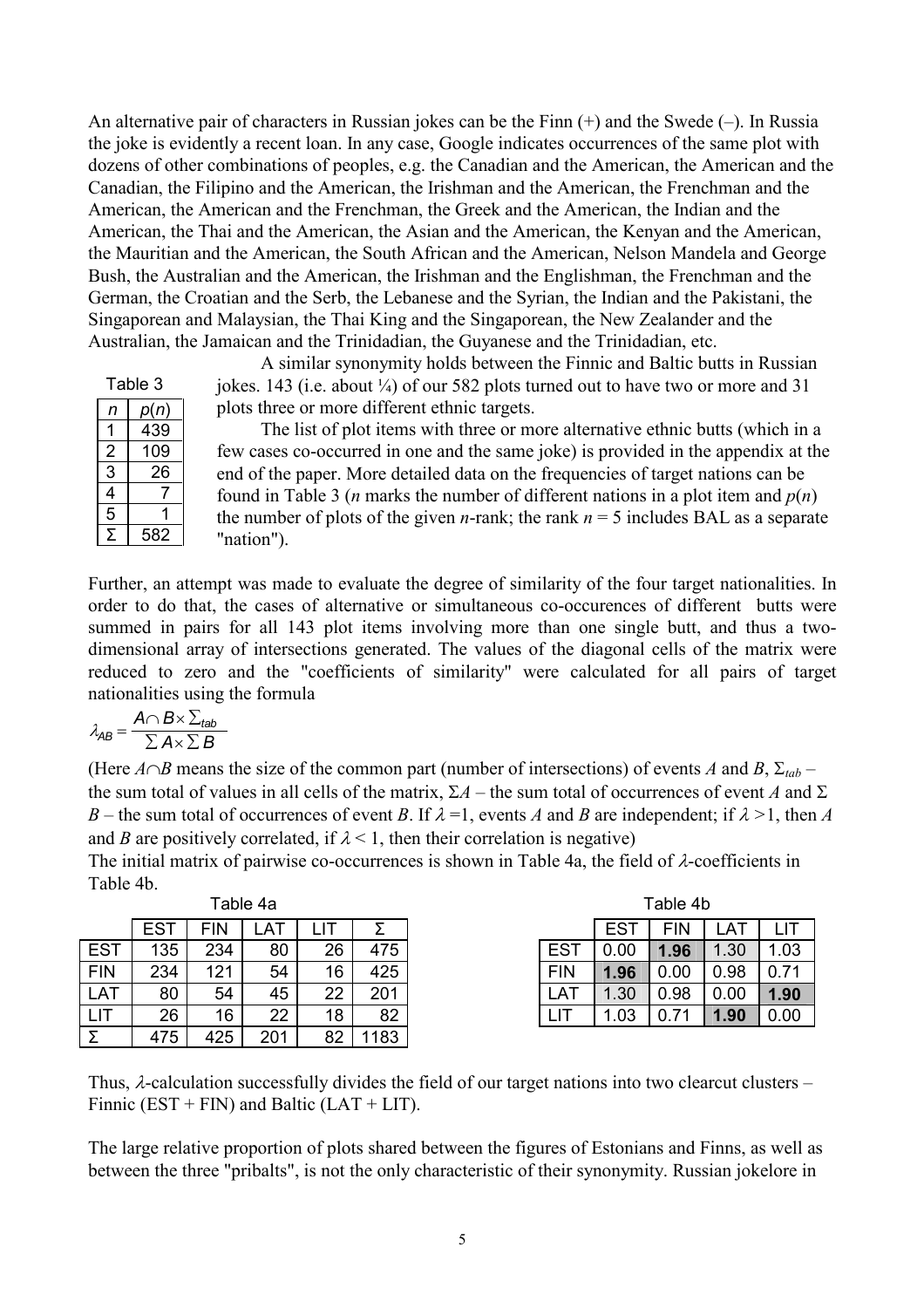general does not make a clear-cut distinction between Estonians, Latvians and Lithuanians, and the elements of their languages, their proper names, geographic places etc. are often confused. For example:

- The ESTONIAN (sic!) dog does not react to its master's call "Sharik!", but reacts to the call "Sharikas!" with merry barking "Gavs, gavs!"
- I am sure that Estonians have never had dogs bearing the name Sharik, let alone Sharikas.
- ESTONIANS (sic!) finally translated the fairy tale "Peter Pan" in it they have named him "Питарас Пенис" ("Pitaras Penis").

"Pitaras" is apparently also an allusion to the vulgar slang word  $nu\partial a\bar{p}a\bar{c}$  (= homo). In the texts above the Estonian is confused with the Lithuanian and Latvian. Besides, there are a lot of jokes in Estonia (and certainly elsewhere) proceeding from the fact that the masculine substantives in Latvian have the ending -s and in Lithuanian the ending -as:

- 'Cat' in Lithanian is "Kurnäuskas" (kurnäu is one of Estonian counterparts for *miaow*).
- The hare *(jänes* in Estonian) and *peni* (i.e. 'dog' in the Southern Estonian dialect) discuss moving to Latvia. The hare says: "In Latvia I will be called "Janis"." The peni (dog): "Oh? Mmm… I see… I guess I will give up moving to Latvia…"

Likewise, Estonian schoolboys can have Latvian or Lithuanian names, such as Janis, Mihalis, Peters, Vitas, Estonian farmers can have Finnish family names, like Kaakinen or Toivanen, etc. The indistinguishability of the "pribalts" is well expressed in a Russian (self-ironic, I guess) joke:

• A Russian says about Lithuanians: "Well, they are those who live in Riga and speak Estonian…"

### 4. The dominant of slowness

Accordingly to Raskin (1985), Davies (1990; 2002) and others, slowness is not among the most widespread features of ethnic characters in jokes. It has originally been ascribed to several Scandinavian peoples like the Finns, Norwegians and Swedes. Under Urho Kaleva Kekkonen's long rule, Finland had friendly political relations with the Soviet Union. Finns were often tourists in Russian cities, especially Leningrad, and also in Estonia since 1965, when regular ferry traffic began between Helsinki and Tallinn. For Finns who were sober at home, Russia and Estonian become traditional places for relaxed drinking, and Finland was one of the few foreign lands that were easily accessible to Russian shopping tourists. Perhaps in the seventies, the traditional proverb formula 'A is not a B' found a new Russian modification  $Kypuua - \mu e$  птица, Финляндия – не заграница (Chickens aren't birds, Finland is not a foreign land).

It is difficult to retrospectively determine how outstanding an ethnic figure the Finn was in the Russian jokelore of the Soviet period. There is, however, a good reason to think that it is probably the image of the Finn that has initiated and mediated the process of the further southward expansion of the slowness stereotype in Russian jokelore, but later, in the 1990s, a great deal of slowness motifs were transferred to the now more current Estonian, who thus took over the role of the emblem of slowness.

| r<br>ш<br>ے |  |
|-------------|--|
|-------------|--|

|            | total | slow | $\%$ |
|------------|-------|------|------|
| <b>EST</b> | 357   | 210  | 58.3 |
| <b>FIN</b> | 264   | 105  | 39.8 |
| LAT        | 87    | 19   | 21 R |
|            | 32    | 3    | 94   |
|            |       |      |      |

I extracted the feature of slowness from a total of 244 plots from our Russian sample (i.e. 41.3% of the total plot supply). The division of absolute and relative frequencies of slowness between the four target peoples is shown in Table 5 (the column total marks the total number of plots including the given nationality, the column slow the number of plots referring to slowness, and the last column indicates the relative share of slowness jokes for each target nation).

From this it also becomes evident that shared slowness is the main factor to which the Estonian and Finn owe a great deal of their strong similarity.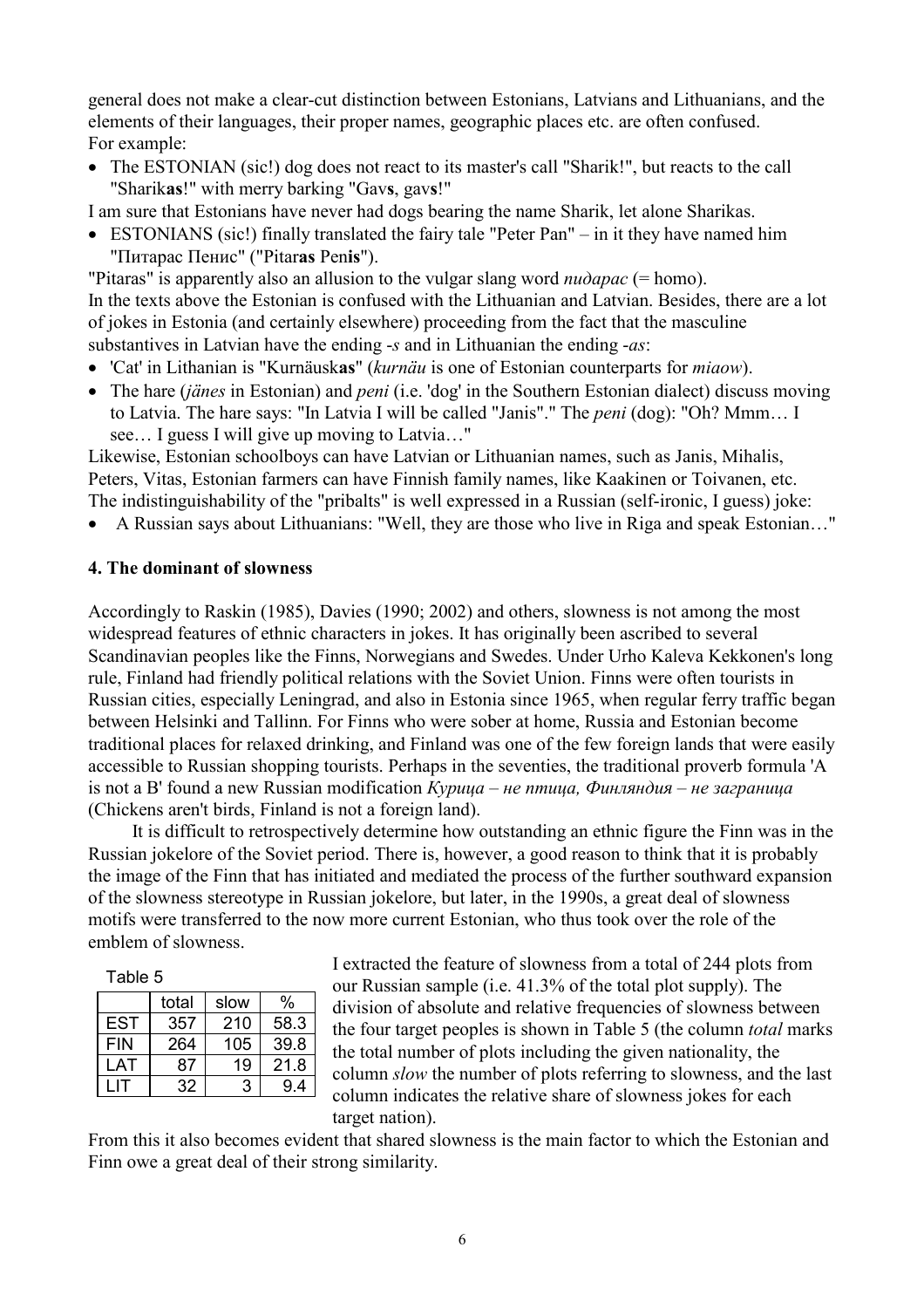Here I provide some further examples of Finnic slowness in Russian Internet jokes.<sup>\*</sup>

 $\star$  In contemporary Russian slang, the mocking name for Estonians (sometimes also for Finns, and slow people in general) is "stick-in-the-mud" (*тормоз*) [literally 'brake'], the symbol of Tallinn is "Старый Тоормоз", an EFian behind the wheel is an emergency brake, EF vodka is brake oil and EF brake pads are the most effective in the world.

 $\star$  All EFians' reactions are extremely slow. They only beat up people who tell unpleasant jokes the next day. Their hangovers begin three days after looking at a pornographic magazine, and ejaculation comes three days after having sex.

 $\star$  An introverted EF looks at the tips of his own shoes while talking with others, and an extroverted EF looks at those of his conversation partner. An EF boss asks his Russian secretary to type a little slower, because he can't dictate that fast. EFians are the wealthiest nation in the world, because they are unable to spend their salary fast enough, and EF rally drivers are successful because they are unable to raise their foot from the gas pedal while in curves. EF ambulances bear the text 'Time heals all wounds' (*Время лечит*), and EF buses the sign 'Please speak to the driver to wake him up'. Physics has been removed from EF school programmes, so as not to traumatise children with the concept 'speed'. In EF casinos, stakes can be placed for the next day. In the EF version of the game show 'Who Wants to be a Millionaire' there is an additional lifeline – 'Write to a friend', and a new class of service has been created in EF-land – 'postal Internet'. An EF cyclist comes third in a running marathon, the EF ski team freezes at the start of the competition so as to wait for the first snows, and an EF Olympic winner only realises by evening that he has won first place. In EF hunting shoots, the figure of the 'running wild boar' has been replaced with the 'sleeping sloth', and EFians' favourite pastime is to watch frolicking sloths in the zoo. The slow waltz is EFians' rap music.

 $\star$  In EF-land slowly dissolving coffee has been invented, the EF hound is a breed specially designed to hunt wounded snails and tortoises, and the army of EF-land has slow reaction forces that kill their enemies with boredom.

 $\star$  In EF-land, natural processes in general take place much more slowly, time passes more slowly, and gravity is not as strong. NATO sends a dirigible to protect Estonian airspace. In EF-land, a new and harmless strain of the AIDS virus has been discovered – its incubation period is longer than a human lifetime. The EF Internet is so fast because seconds are longer there. Even in St. Petersburg, the tempo of life is slower than in Moscow, because the proximity of EF-land influences the city. Also, there is a parody of proverb: If you chase two Estonians, you could end up catching a third. (Original: If you chase two rabbits, you won't catch either).

As on many previous occasions, I must once again complain about the absence of an AT-like register of contemporary jokes. While working on this topic I repeatedly found myself in a constant helpless need to know how broad was the actual area of distribution of this or that joke plot in other languages and cultures outside the given Baltic-Finnic-Russian region, which other ethnic butts could be in use there, etc.

Using search engines Rambler and Google, I made, just for fun, an attempt to observe which ethnic constants can substitute the variable X in the globally known expression "**hot X(-ian,-ish) guys**  $\sim$ boys", and how frequent those constants were in the Russian and Western web world. The numbers of responses for the first 17 positions are listed in Table 6.

 $\overline{a}$ 

<sup>\*</sup> Since slowness is characteristic of both Estonians and Finns in Russian jokes, and I have not wanted to use the collective name "Smogarians" or distinguish which motifs are connected with both, and which with only one or another, in the following review of examples the characters are identified by the abbreviation EFian and the corresponding countries by the abbreviation EF-land, and also, where necessary, EF-language, etc. These motifs are, however, more often associated with Estonians than with Finns.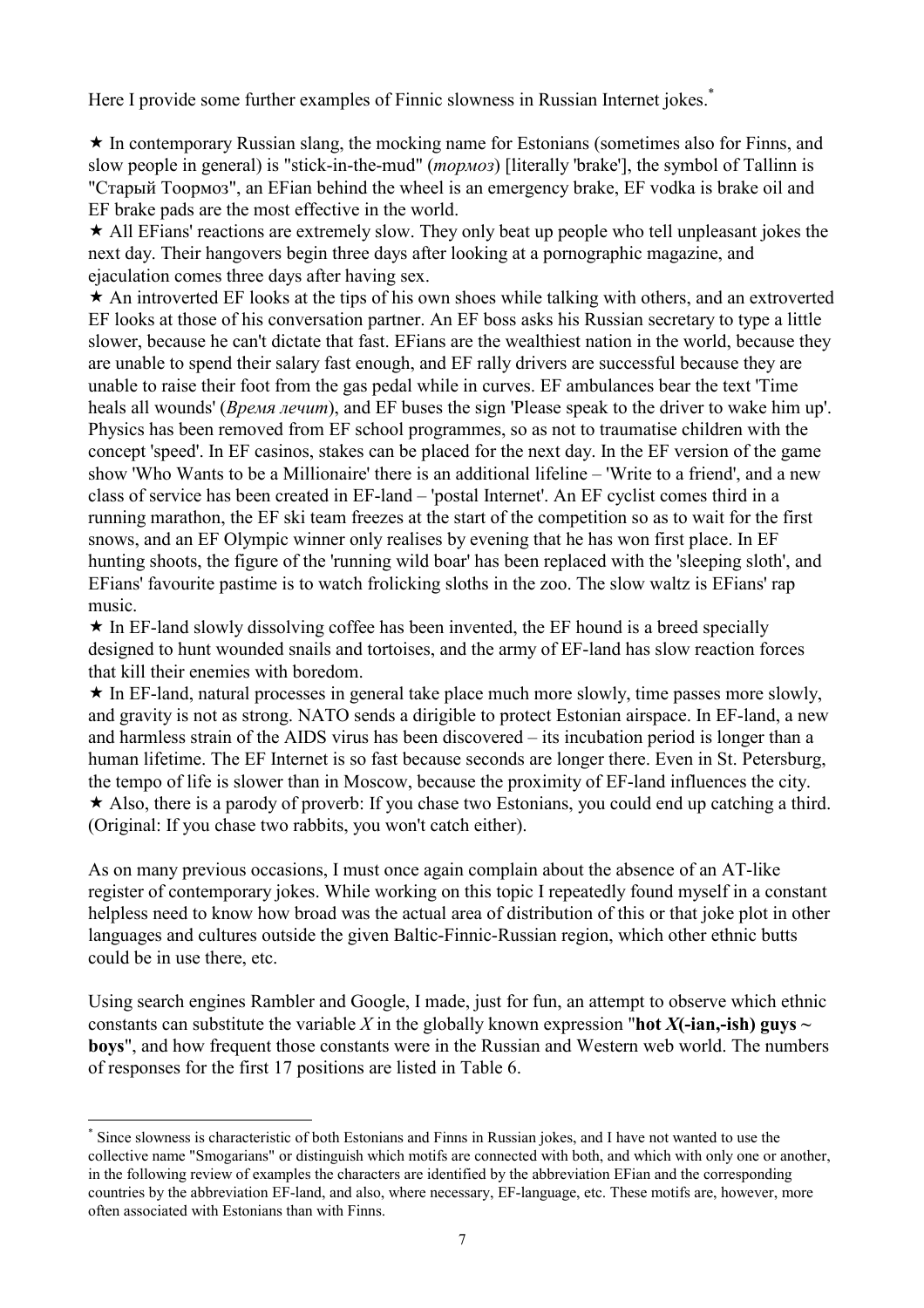### Table 6

|     | Rambler: горячие X-ские парни |      |     | Google: hot $X$ (-ian,-ish) guys $\sim$ boys |      |
|-----|-------------------------------|------|-----|----------------------------------------------|------|
| 1.  | <b>FINNISH</b>                | 6232 | 1.  | Indian                                       | 3220 |
| 2.  | <b>ESTONIAN</b>               | 2246 | 2.  | Russian                                      | 3159 |
| 3.  | American                      | 325  | 3.  | French                                       | 1145 |
| 4.  | Russian                       | 312  | 4.  | Mexican                                      | 911  |
| 5.  | Georgian                      | 302  | 5.  | English + British                            | 601  |
| 6.  | <b>LATVIAN</b>                | 213  | 6.  | American                                     | 501  |
| 7.  | Swedish                       | 173  | 7.  | <b>FINNISH</b>                               | 441  |
| 8.  | <b>LITHUANIAN</b>             | 172  | 8.  | Spanish                                      | 309  |
| 9.  | Norwegian                     | 122  | 9.  | German                                       | 271  |
| 10. | German                        | 87   | 10. | Chinese                                      | 269  |
| 11. | Mexican                       | 76   | 11. | Jewish                                       | 106  |
| 12. | English + British             | 45   | 12. | Swedish                                      | 76   |
| 13. | Armenian                      | 31   | 13. | <b>ESTONIAN</b>                              | 60   |
| 14. | Jewish                        | 30   | 14. | Norwegian                                    | 37   |
| 15. | French                        | 28   | 15. | <b>LATVIAN</b>                               | 25   |
| 16. | Cuban                         | 22   | 16. | Georgian                                     | 11   |
| 17. | Chinese                       | 16   | 17. | <b>LITHUANIAN</b>                            | 8    |

The obtained rank sequences seem to be the result of several different factors:

a) perhaps some guys are hot simply because they are members of big, well-known and authoritative nations (Americans, Russians, Englishmen, Germans);

b) some other guys, especially southern ones, appear to be regarded as hot in earnest and literally (Indians, Georgians, Mexicans, Spaniards);

c) yet other guys, especially Scandinavian ones, are ironically referred to as "hot" (Finns, Estonians, Swedes, Norwegians).

The positions of the Baltic and Finnic nations differ considerably in Rambler and (English) Google, although their mutual arrangement is the same in both. The Finn holds the highest position (and is immediately followed by the Estonian) in the Russian ranking, but is only the seventh in Google. Other "pribalts" are also located much higher in Rambler than in Google.

The strong shift upwards of the former Baltic republics of the Soviet Union hardly needs any further explanation.

## 5. Residual aspects: asexuality, stupidity, language, political matters

As mentioned above, slowness in and of itself is not very salient among the universal features of the objects of ethnic mockery. Finns' and Estonians' slowness is, however, evidently associated with dull-wittedness, linguistic incapability and sexual inertia, i.e. with the mainstream ethnic topics described by Raskin (1985: Ch. VI) such as ASEXUALITY, DUMBNESS, and LANGUAGE DISTORTION. These and other content constituents often coincide in one and the same joke. The motoric, physiological, mental, emotional and intellectual expressions of slowness are densely connected and overlap.

## Asexuality

 $\star$  As already noted above, an Estonian or a Finn gets angry three days after being told an insulting joke, has an hangover three days after drinking, gets an erection three days after looking at a pornographic magazine, and ejaculates three days after having sex.

 $\star$  On his wedding night, an EFian is only able to take so much initiative as to say good night to his bride. Sex seems to him to be more pleasant than Christmas, but then again, Christmas happens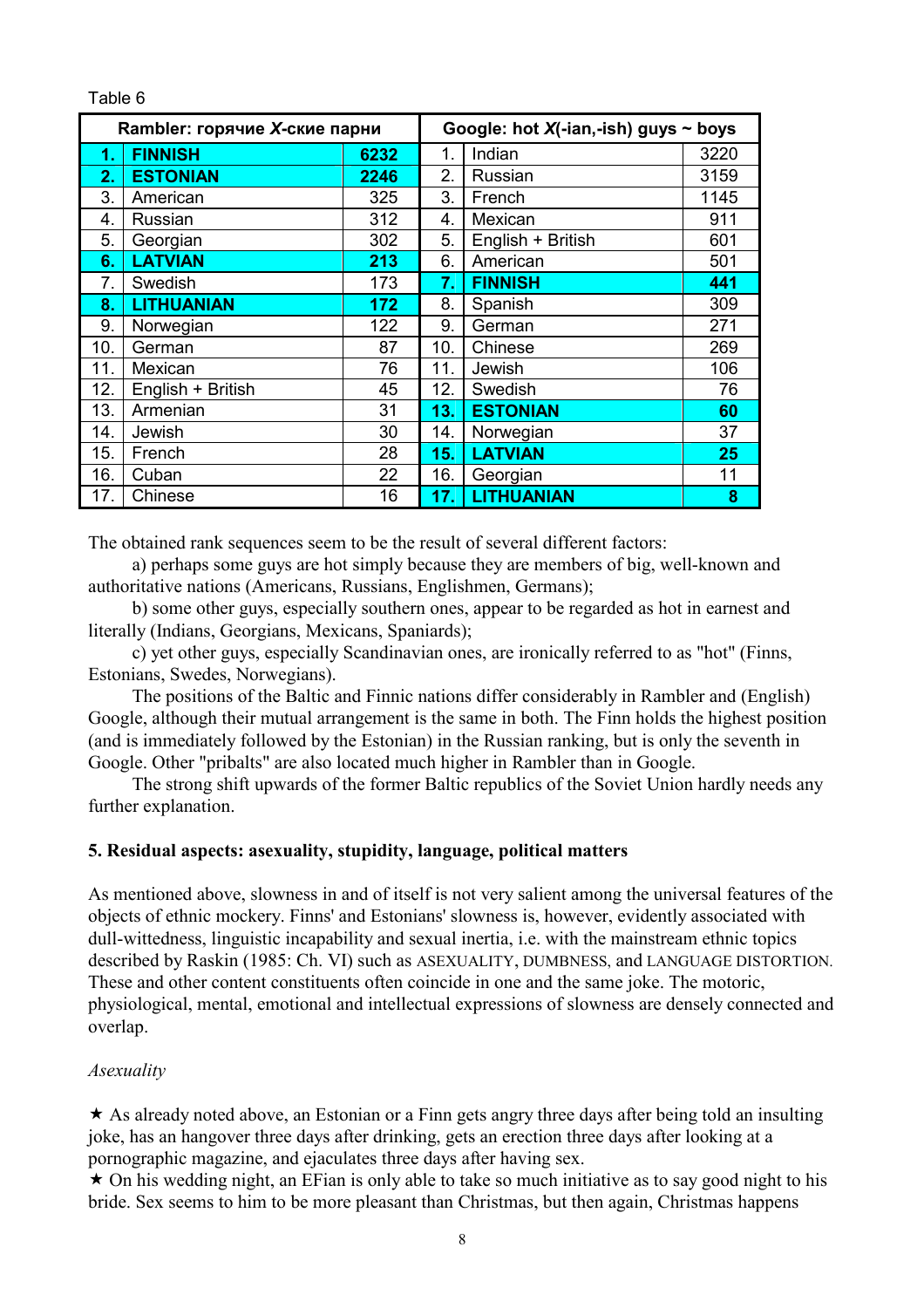more often. An EFian girl prefers sex to be 'either back or forth', not 'back and forth, back and forth'. An EF woman asks her husband to kiss her after having just returned from a long business trip; he is surprised: 'what is the need for such orgies!'

# Dullness

EFians in Russian jokes are not only physically slow, but their cognitive processes are sluggish and dull as well.

 $\star$  They think that their parents or grandparents never had children; look for dead crows in the sky and flies from the inside of their cheek; finding a friend's dismembered body parts by the road, an EFian worries that something bad may have happened to him; beats his car down because it won't fit in the garage with fully inflated tyres; an Estonian border guard thinks that the Audi Quattro is so named because it can only accommodate four passengers, etc.

 $\star$  An old Hant ~ Chukchi says on his deathbed: "Respect the forest – it gives us warmth. Respect the moose – they provide us with food. Respect the Estonians – otherwise we would be the only stupid people on earth."

 $\star$  As in the case of slowness, stupidity seems to extend to Estonian animals too: an Estonian wolf chewed off three of his paws and was still unable to get out of the trap he was caught in.

Unlike slowness, stupidity is the most central feature of ethnic targets in contemporary jokes, preceded by the long lineage of ancestors in the multitude of older folk jokes with a large variety of target characters that can be specified not only ethnically, but also by their social status, wealth, profession, gender, age, etc. Therefore, wherever stupidity is involved in jokes, one should expect an especially wide range of name labels of characters, especially long historical pedigrees behind certain plots, etc.

For example, the two following plots were, among others, formerly connected with the Soviet militia:

- Estonian policemen. One of them asks the other to check whether the strobe lights on the roof of their car are working. The other policemen gets out, looks up and says: "It's working… it's not working… it's working… it's not working…"
- An Estonian suffering from heat or a hangover asks a friend to bring him some lemonade. The friend returns and says: "There wasn't any lemonade, but I brought you some cookies."

The Estonian (or Finn) in Russian jokes is tardy and dull-witted, though not lazy, but orderly and sparing.

- Two Estonians  $\sim$  Finns go to a brothel and ask the madam what they could get for \$5. The madam says that for \$5 they could fuck each other outside in the bushes. They do so, return and ask: "Who should we pay the \$5?"
- An Estonian  $\sim$  Finn picks up a dead crow "just in case"; a year later he takes it back to the same place, because he has discovered that he does not need it.

## Language: stretched speech and accent

Telling jokes to a native Russian audience generally only takes place in Russian. In that sense it differs diametrically from telling jokes to Estonians in Soviet Estonia (and presumably also elsewhere in the USSR), where jokes of Russian origin were typically told in macaronic language, maintaining the necessary untranslatable fragments of text in Russian – first of all elements of direct speech, such as puns, punchlining formulae, etc. (cf. Krikmann 2006).

Shmeleva & Shmelev (2002: 47 ff, 75 ff.) draw a distinction between the two main types of ethnic objects in contemporary Russian jokes – "aliens" (инородцы) and "foreigners"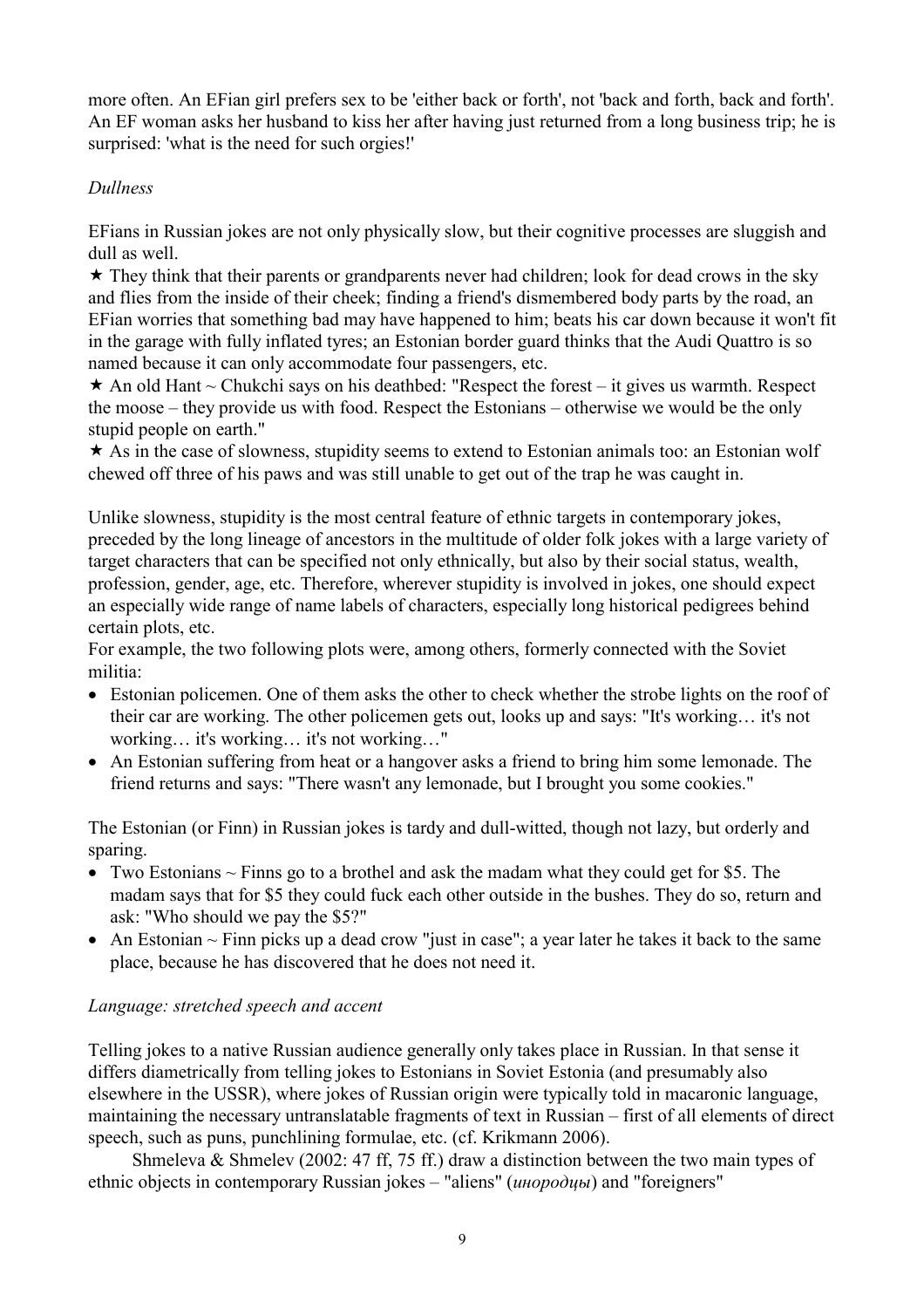(иностранцы), and claim that Estonians are only "foreigners" who have evolved a linguistic specificity that is more characteristic of the "aliens" like Jews, Georgians, Chukchis, etc. Take, for example, the joke which in English translation is roughly as follows:

• A Russian customer attempts to speak to an Estonian salesperson in broken Estonian. The salesperson: "You can speak Russian, I understand your language!" The customer: "We listened to your Russian for 50 years – now you listen to our Estonian!"

One of the Internet variants of this in the original Russian looks like this:

• Заходит русский покупатель в эстонский магазин. За прилавком стоит продавщица, эстонка. Покупатель начинает на ломаном эстонском объяснять чего он хочет. Эстонка: – Посалуйста, коворитте по-русски, я все поннимаю. – Мы пятьдесят лет слушали ваш русский, теперь вы послушайте наш эстонский.

In Estonia this joke was told symmetrically, imitating both accents. In the Russian version, an Estonian accent (or rather, something conventional that used to be taken for it) is imitated, but the Russian customer's punchline-rejoinder (presumably in broken Estonian, like in some Estonian records: "Мейе вийскюмменд астат кулис тейе вене кел, нюйд кулеб тейе мейе ести кел!") is nevertheless conveyed in correct Russian.

The dimension of slowness regularly participates in Russian imitations of Estonian or Finnish accent as well. The Estonian in Russian anecdotes also speaks Russian – a horribly broken Russian with enormously stretched vowels and consonants and a harsh accent. This accent does indeed have something in common with the actual accent of Estonians' Russian, but in general it is conventional and mythological. The conventions are already quite loose in spoken jokes, but become especially strange and fuzzy in Internet jokes, where Estonians' pseudo-Russian must be conveyed in a purely graphical way.

The bulk of Russian joke tellers and writers have most likely never heard real Estonian speech. For example, in the Tallinn tube (sic!), the train driver is unable to announce the next station before the train has reached it. Here are a couple of formulae with miraculously prolonged sounds (= repeated letters), which in normal language would mean something like "Caution, the doors are closing! The next stop … Oh, here it is, the next stop!":

- Слеээээээээдууууующааааяааа остааааановка... АААА вот в прооочеээм иии онааа!
- Остороооооожнооо, двери закрываааайуууутся, сле-ду-ща-я стааанцийааа, ОУ! А воооот и следущааайаааа сттааанцийааа...!
- Осторошшно, дферри сакрыфааютса!... Осторошшно, дферри сакрыфааютса!... Слетущая стантсия... Слетущая стантсия... О! А вот и слетущая стантсия!
- Осттарошно, тверри... закррифайутся Уфажаемые... пассаширы, не... ссабыфайте... сфои весчи... пошалуйста... Слеттующая стансия... А фот и она!
- Оосторошш-но дверрри закрываю у тса... след у уююща аая стаанция аа... О! Следуюющаая стаанцияаа!
- Астарошна, тверри сакрыфаются... Слетующая останофка... ООО! Слетующая останофка...

### Language: misunderstandings and puns

Estonians' or Balts' linguistic incapacity can result in a number of puns or other linguistic jokes. For some reason, dialogues between Russian travellers and Estonian customs officers have been especially prone to inspire such confusions. Sometimes the outcome is obscene. Some examples:

• An Estonian says: Russians are odd people, everything is 'sapor' for them, church is sapor, fence is sapor and when they're constipated, that's also sapor [this refers to the Russian words собор, забор and запор respectively)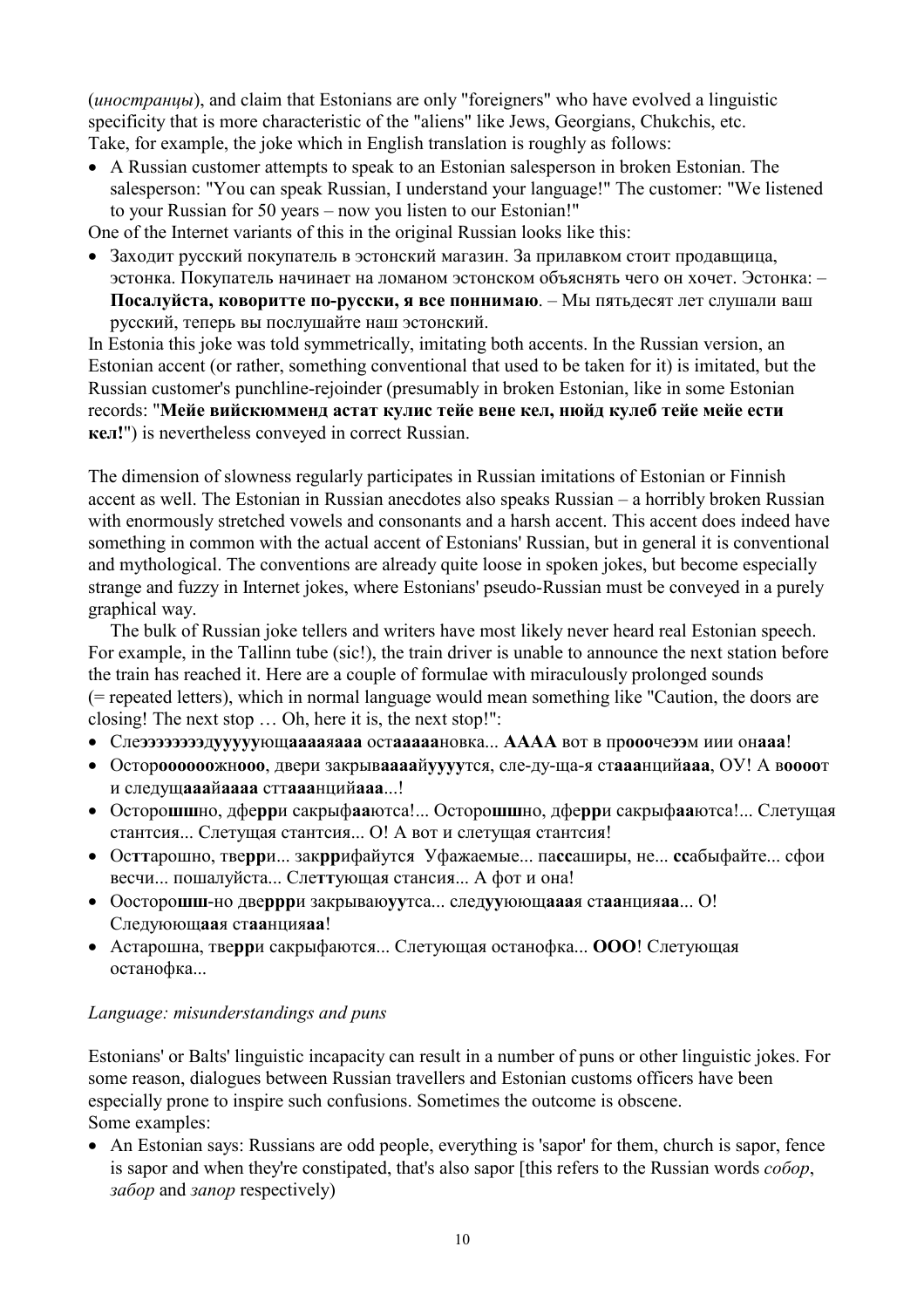- A Russian customs official asks an Estonian truck driver: What are you hauling? "Труппы!" (i.e. he means to say *truby* = pipes, but the Russian hears *trupy* = corpses) and asks: "Are they in coffins?" – "No, in piles."
- A female Russian taxi driver asks an Estonian customs official to do the paperwork for her cargo as fast as possible. The customs official says that things don't go that quickly, and adds in broken Russian: "Ну-у, если хот-тите, мо-ожете взя-ать у меня-я ра-ас-пи-иску." The woman says she is not satisfied with that. The Estonian answers: "Ну-у, возмит-те два-а-ра-аса!" [The woman understands: *можете взять у меня расписку* = you can get a receipt; the Estonian apparently thought: *можете взять у меня раз письку* = you can suck my dick]
- Kalev complains to Ilya Muromets that his horse does not want to walk. Muromets recommends shoeing it (no∂κγũ) [sounds a little like *pod hui*, which would mean 'under the dick']. The Estonian does not understand what Ilya said and answers: I've already hit it "под куй и под яйцца" (very literally: 'under its dick and under its balls'), but it still won't move.
- A Latvian tells a Russian that his name is Vilis Skuja [sounds a little like *vylez s huja*, which would mean 'climbed out from the dick']. The Russian answers: "Я не спрашиваю, откуда ты вылез, фамилия твоя как?" [I am not asking what hole you climbed out of, I asked you your name!"]
- The Latvian asks Russian about someone: " Kur viņš?" (Where is he/she?). The Russian answers: "But we do not have anyone called Kurvinsh on our staff!"
- The mail address of the Estonian Institute of Experimental Biology is really and truly  $ebi@ebi.ee$ – which, spelled in Russian computer slang, sounds like "fuck, doggie, fuck, point, ye-ye"

## Political matters

Surprisingly enough, the strained political relations between Russia and the Baltic states are only quite modestly represented, mainly through Estonians' and Latvians' painful attitude to Russians' poor knowledge of Estonian.

The restoration of Estonian independence, as mentioned by Shmelyova and Shmelyov (2002: 78), the dissatisfied Russian diaspora, the entry of Estonia and the other Baltic States into the European Union and NATO, problems with the implementation of the language law, border treaties and the 'Bronze Man', the Russian media, politicians, state institutions' reactions to them – all of this has definitely created a favourable background for political-ethnic humour towards Estonia. Yet all of these circumstances have, nevertheless, yielded relatively few direct anecdote motifs.

There are only a few jokes on the Russian Internet that refer to Estonia, Latvia and Lithuania gaining national independence.

For instance:

 $\star$  An Estonian child asks his mother to buy a tin of Baltic sprats, and his mother agrees to buy even two tins, because we are now sovereign and can afford it. Or, for instance, 'pribalts' ask a Russian who has hoarded toilet paper when Russians began using toilet paper, and the Russian answers 'ever since pribalts stopped licking our asses'.

There are more jokes that criticise 'pribalts' for being painfully sensitive about language matters, and demanding that Russians living in their countries speak in their languages.

 $\star$  The joke in which the stubborn 'pribalt' refuses to communicate his three wishes to a Russianspeaking goldfish seems to be one of the most widespread of all jokes involving Estonians. One can also find some genuinely evil nostalgia for earlier times, clear references to deportation, imprisonment and invasion.

 $\star$  In response to Estonians' request to spell the name "Таллин" (Tallin) with two 'n's, Russians recommend spelling "Колыма" (Kolyma) with two a-s. In answer to an Estonian's question how long it takes a Russian to pack up his things, the Russian answers that he doesn't know, but it takes him about 45 seconds to assemble a Kalashnikov machine gun.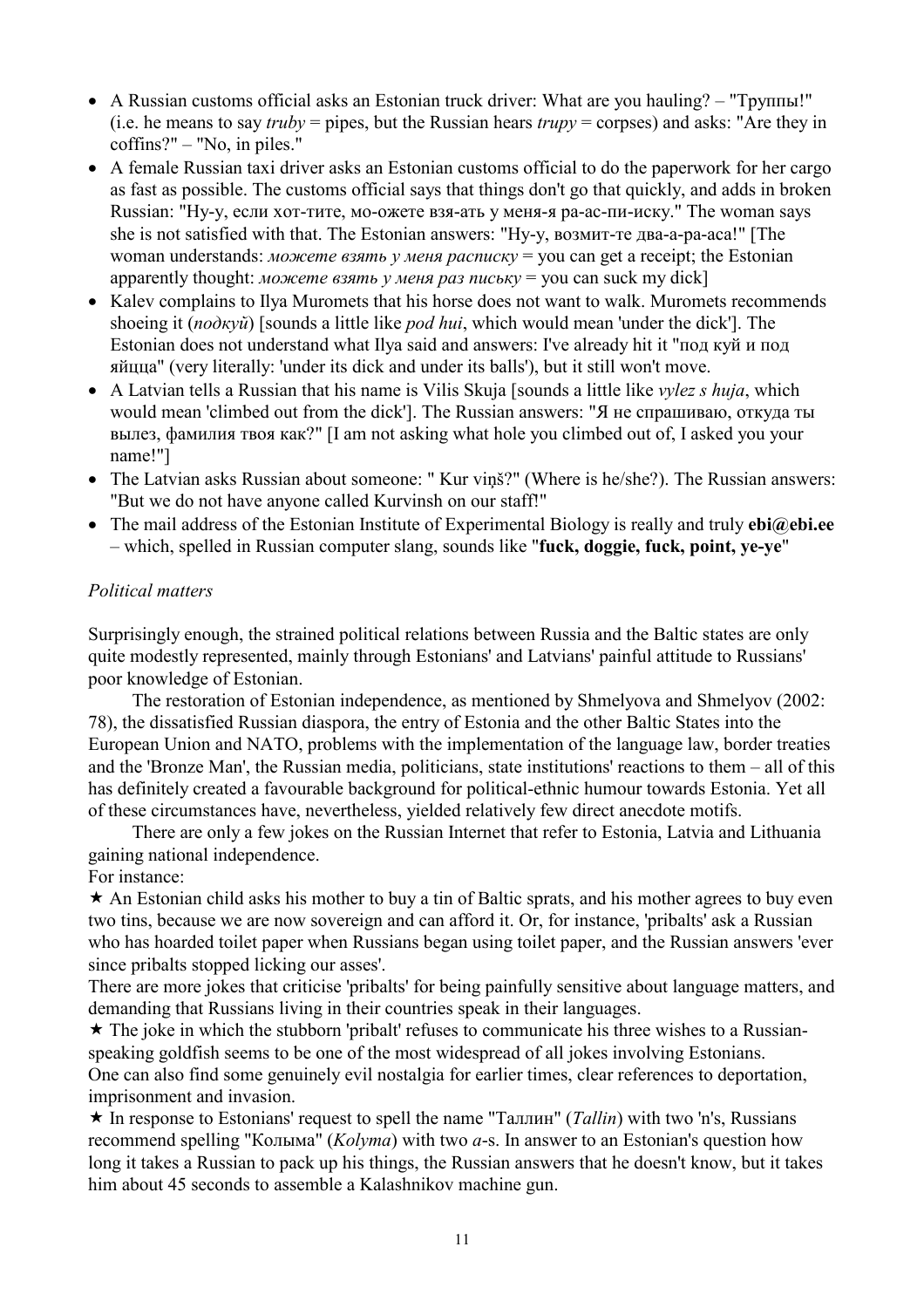The joke about the colours of the Estonian flag is particularly cruel, but "objectively" witty and well-structured. Here Vovochka is obviously a positive character.

- Teacher: What does the blue on the Estonian flag symbolise? An Estonian student (Peeter): ... the blue Estonian sky that before was polluted by Russian fighter planes, but is now clean once again. –And what does the black symbolise? – An Estonian student (Aino): the sacred soil of Estonia, which was once trampled by the boots of Russian soldiers, but is now clean once again. – And what does the white in the Estonian flag symbolise? – A Russian student (Vovochka): It symbolises the white snow of the steppes of Siberia, which for decades was trampled by the feet of the ancestors of the present Estonians … and they'll trample it again, just as soon we return here.!
- In the next two examples the 'pribalt' is an obviously negative (cruel, unjust) character:
- A Russian asks an Estonian or Lithuanian for directions to get to a particular street. The response: left, right, straight, left again and you'll be at the railway station.
- A young man saves an Estonian child from a pool of crocodiles. The journalist writing about the event considers this to be a genuine Estonian heroic deed, but hears that the young man is Russian, and writes a news item entitled "Russian steals crocodile's breakfast".



I have not yet found any reflection in Russian ethnic humour of the events that took place in April and May of this year in Tallinn in connection with the so-called Bronze Man, at the Estonian Consulate in Moscow, and elsewhere unless the sign NO ESTONIANS AND DOGS that truly hung on the door of a restaurant in Yaroslavl for a while can be considered humour.

 $\bigstar$ 

Only very rarely are Estonians, Latvians or other inhabitants of the former Soviet camp allowed to be positive (clever, witty, victorious) characters in Russian jokes, but almost never against a Russian antagonist. The examples below actually represent the Soviet and not the contemporary stratum of jokes.

- As an experiment, the Soviet Union decides to grant Estonia national sovereignty from 6 o'clock in the evening to 6 o'clock in the morning. At 7:00, Estonia declares war on Finland. At 8:00 the Finns capture Tallinn. At 9:00 Estonia signs an act of complete and unconditional surrender.
- Members of three nationalities throw out of an airplane everything they have enough of. The Frenchman throws a bottle of wine, the Russian a case of vodka, but the Estonian throws the Russian out of the plane – we truly have enough of them.

(See also the quoted above joke above about making condoms out of chewing cum)

Note: This study was supported by the Estonian Science Foundation Grant No. 6759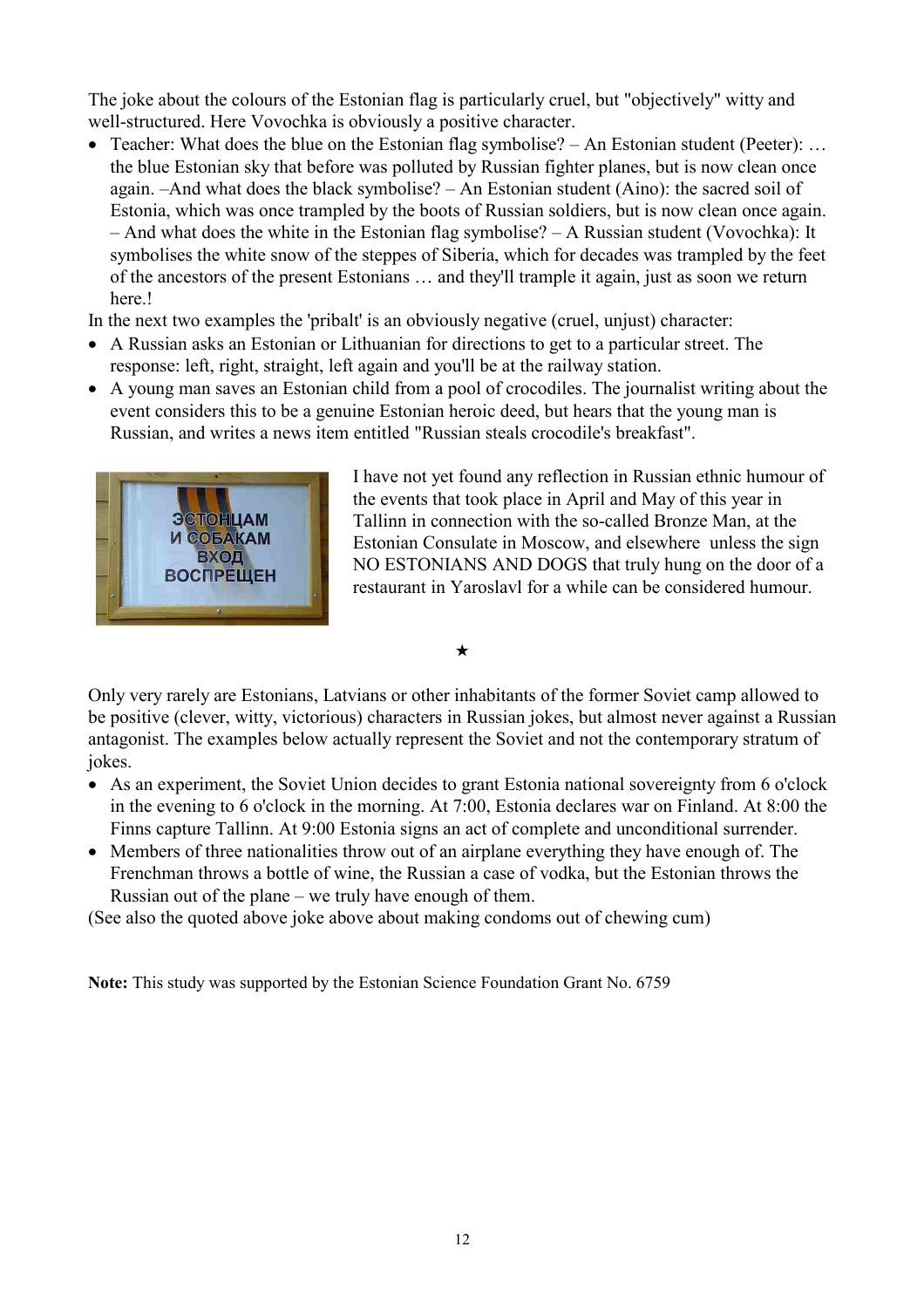#### References

- Attardo, Salvatore & Raskin, Victor 1991. Script theory revis(it)ed: joke similarity and joke representation model. HUMOR: International Journal of Humor Research, 4-3/4.
- Davies, Christie 1990. Ethnic Humor Around the World: A Comparative Analysis. Bloomington– Indianapolis: Indiana University Press.

Davies, Christie 2002. The Mirth of Nations. New Brunswick–London: Transaction Publishers.

Krikmann, Arvo 2006. Jokes in Soviet Estonia: A paper presented to the 18th ISH Conference at the Danish University of Education. Copenhagen July 2006

http://www.folklore.ee/~kriku/HUUMOR/Nlj\_sovpol.pdf

Laineste, Liisi 2004. Tegelased eesti etnilises huumoris. Magistritöö. Käsikiri. Tartu: TÜ http://hdl.handle.net/10062/754

Laineste, Liisi 2005. Targets of Estonian Ethnic Jokes Within the Theory of Ethnic Humour (Ch. Davies). Folklore, vol. 10, issue 29.

Raskin, Victor 1985. Semantic Mechanisms of Humor. Dordrecht–Boston–Lancaster: D. Reidel Publishing Company.

Shmeleva, Elena & Shmelev, Aleksei 2002. Русский анекдот: Текст и речевой жанр. Москва: Языки славянской культуры.

## APPENDIX

| <b>EST</b>   | <b>FIN</b>   | <b>LAT</b>   | <b>LIT</b>       | $\Sigma$       | <b>PLOT</b>                                                                    |
|--------------|--------------|--------------|------------------|----------------|--------------------------------------------------------------------------------|
| 1            |              | 1            | 1                | $\overline{4}$ | Quarrelling about unimportant trifles (the possible "prototype                 |
|              |              |              |                  |                | narrative" of the now globally known expression [Don't fight,] hot             |
|              |              |              |                  |                | <i>Xian guys</i> $\sim \ldots$ горячие <i>Xcкие парни</i> )                    |
| $\mathbf{1}$ | $\mathbf{1}$ | $\mathbf{1}$ | $\mathbf{1}$     | $\overline{4}$ | At first, a hitch-hiker is told that Tallinn $\sim$ Helsinki $\sim$ is not too |
|              |              |              |                  |                | far, and, after several hours of driving, that it is now far indeed            |
| $\mathbf{1}$ | $\mathbf{1}$ | $\mathbf{1}$ | $\mathbf{1}$     | $\overline{4}$ | Пистатый паспорт (obscene-sounding dialog between Xian and                     |
|              |              |              |                  |                | Russian customs officials)                                                     |
| $\mathbf{1}$ | $\mathbf{1}$ | $\mathbf{1}$ | 1                | $\overline{4}$ | Xian parachutists hovered above the town for three days                        |
| $\mathbf{1}$ | $\mathbf{1}$ | $\mathbf{1}$ | $\mathbf{1}$     | $\overline{4}$ | Russians went into space? – Really, all of them?                               |
| $\mathbf{1}$ | $\mathbf{1}$ | $\mathbf{1}$ | $\overline{0}$   | 3              | Sex is better than Christmas, but Christmas happens more often                 |
| $\mathbf{1}$ | $\mathbf{1}$ | $\mathbf{1}$ | $\theta$         | $\overline{3}$ | An Xian suffering from heat or a hangover asks a friend to bring               |
|              |              |              |                  |                | him some beer or lemonade. The friend returns and says: "There                 |
|              |              |              |                  |                | wasn't any lemonade, but I brought you some cookies."                          |
| $\mathbf{1}$ | $\mathbf{1}$ | $\mathbf{1}$ | $\theta$         | $\overline{3}$ | Two Xian guys in a brothel are told that for \$5 they can fuck each            |
|              |              |              |                  |                | other – they do so and ask whom they should give the \$5                       |
| $\mathbf{1}$ | $\mathbf{0}$ | $\mathbf{1}$ | $\mathbf{1}$     | $\overline{3}$ | An Estonian refuses a goldfish's offer to fulfil three of his wishes,          |
|              |              |              |                  |                | because the offer was made in Russian                                          |
| $\mathbf{1}$ | 1            | $\mathbf{1}$ | $\boldsymbol{0}$ | $\overline{3}$ | On the day after telling jokes about Estonians' slowness, the                  |
|              |              |              |                  |                | Russian who told them is beaten up by two Estonians                            |
| $\mathbf{1}$ | $\mathbf{1}$ | $\mathbf{1}$ | $\overline{0}$   | $\overline{3}$ | A whole village has come to observe how silently and invisibly a               |
|              |              |              |                  |                | group of Estonian scouts is crawling towards enemy positions.                  |
| $\mathbf{1}$ | $\mathbf{1}$ | $\mathbf{1}$ | $\boldsymbol{0}$ | $\overline{3}$ | Enjoying the romping sloths in Tallinn Zoo is the favourite pastime            |
|              |              |              |                  |                | of Estonians                                                                   |
| $\mathbf{1}$ | 1            | $\mathbf{1}$ | $\boldsymbol{0}$ | $\overline{3}$ | An Estonian picks up a dead crow "just in case"; a year later he               |
|              |              |              |                  |                | takes it back to the same place, because he has discovered that he             |
|              |              |              |                  |                | does not need it                                                               |
| 1            | 1            | 1            | $\boldsymbol{0}$ | 3              | The secret of the Matrix's bullets disclosed: the bullets were Xian            |